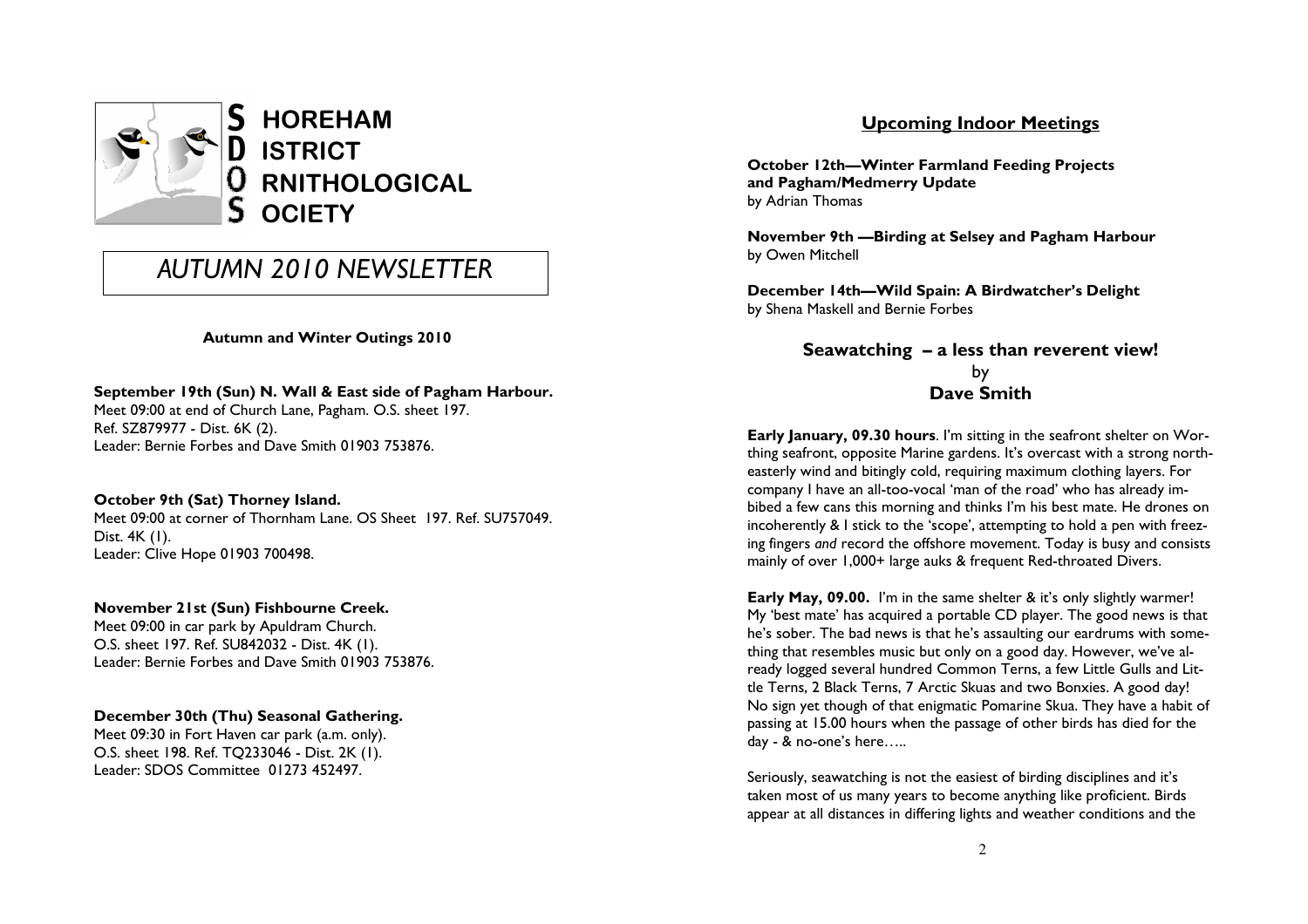bounds of identification are frequently challenged. There are some who criticise the BBRC particularly for their seemingly hard line re. seawatch flypasts– but they're right to do so. 999 times out of 1000 you only get one chance and that's often a brief one. The bird moves in one direction and does not return (unless you are exceptionally lucky). No matter how good you are at it, there will still be birds left unidentified and not logged. Frustrating though are the many occasions when something's slipped past the 'scopes and only picked up going away. If you see something 'call' it, don't worry about making an incorrect identification. You will NOT be chastised as i) you will be heavily in both our debt and admiration if it turns out to be a Long-tailed Skua, and ii) we all had to

learn the 'art' of seawatching ourselves! Don't let that put you off – learning is fun, and a good way is to join us at the Marine gardens shelter on Worthing seafront. Or, dare I even suggest it - defect to the 'reprobates' at Selsey Bill! (Seriously Owen & Co at Sel-

sey are a great bunch and very helpful).

 We have other distractions too; many people ask if we are watching ships, a few realise we're birding; but the joint prize for the most unusual goes to the individuals who asked "Are you watching the fish?" and, "Are you watching the sand dunes?" (The latter turned out to be large heaps of mud and sand excavated by bait-diggers)

I've no doubt already painted a mixed picture of seawatching off Worthing but believe me, despite the inevitable quiet days it is enjoyable. So why do we spend so many hours gazing over the sea? I think the answer is manifold. We log all offshore passage and the results are accumulated and published in the SDOS and SOS Annual Reports. This in turn contributes to our knowledge of passage patterns and species densities, and long-term declines are often quickly suspected where a species appears in fewer numbers over successive years (e.g. Little Tern).

However a prime motivator is the anticipation/excitement of what might pass next. Will it be that long sought after pack of Pomarine Skuas? Black Terns? No. It's a Sandwich Tern. Again. But it could have been that pack of Poms so you hang on for that hour or two longer and often **patience** pays off. The 'cameraderie of the shelter' and shared sightings with friends adds considerably to the experience. OK, many watches are quiet but few draw a blank, and the 'great days' linger long in the memory. I'm probably the only local seawatcher who missed the legendary day of  $7<sup>th</sup>$ May 1981, probably still the best spring watch in the area's history. I had

taken the day off work, but instead of heading for the shelter the twitching instinct drove me to Kent for a Purple Heron. My excuse is that I was younger and even more foolish then than I am now, and at least I did see a Purple Heron. Seawatching is fun – honestly!

## **Global Warming—a personal insight** by **Richard Ives**

Scientists are always on the case stating this and that but one thing they all, apart from those hired by the major oil companies, seem to agree on, is that things are changing in the climate department. I feel that things are changing but ,without hard data, it could just be a personal feeling based on a whim. However, after collecting and collating data for over 40 years, I do seem to have some data which adds credence to the idea that things are warming up or at least there has been a shift in the seasons. I have been drawing up some graphs based on my observations to analyse the trends. These are based on a ten year mean to take out the anomalies on a year to year basis. Any record from abroad which would influence the data has been omitted so that the net result is a migrant trend for Sussex and in most cases for the SDOS area itself.



Scale: 115=25th April, 100=10th April, 90=31st March, 80= 21st March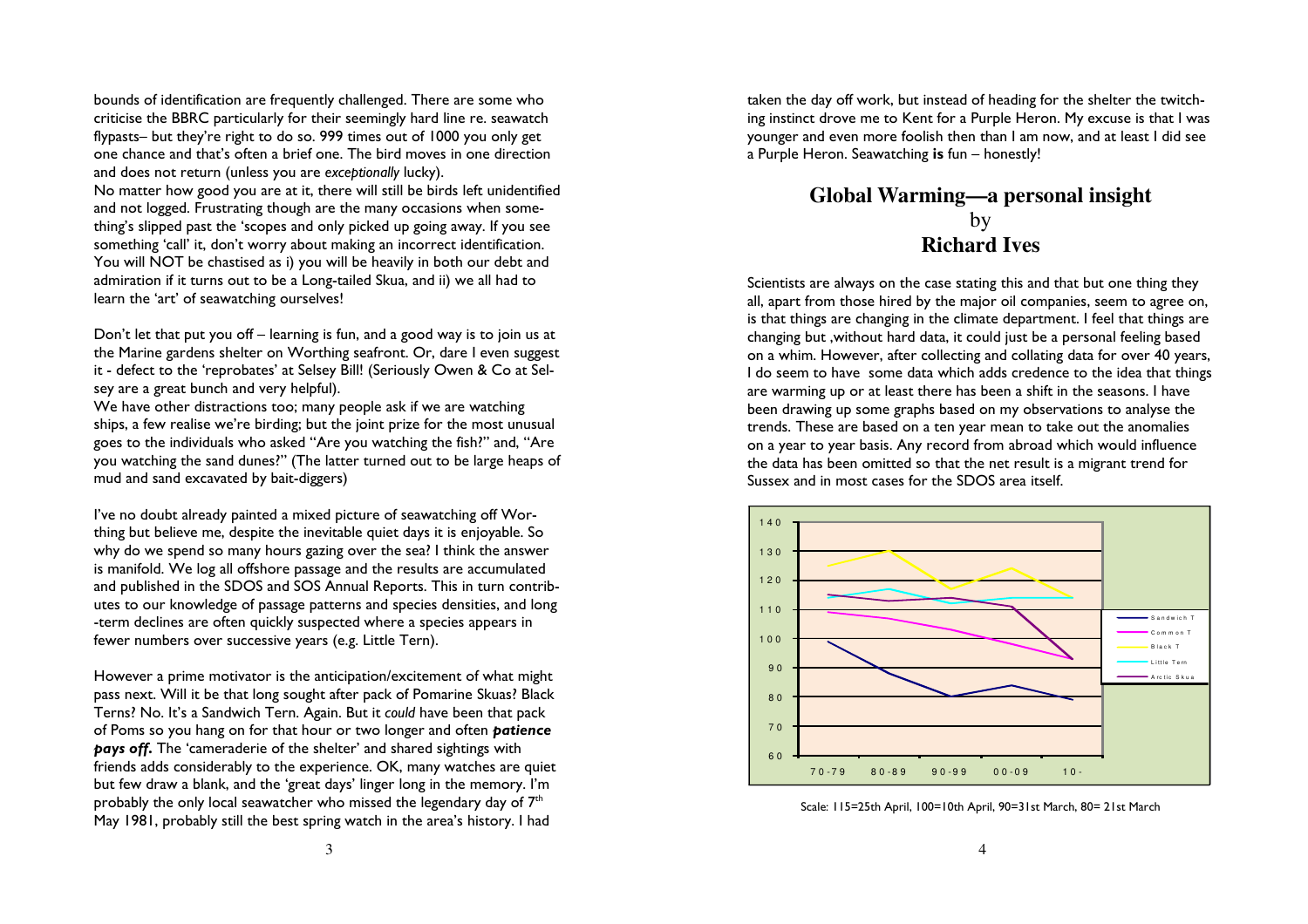The first graph (above) depicts the arrival dates of some of our seabirds and it clearly shows a downward trend; an earlier arrival date. In every species, save Little Tern, there is a marked change in arrival dates with Sandwich Tern and Arctic Skua arriving nearly three weeks earlier than my records showed in the 1970s. That is an incredible change in just four decades.

 Climatic changing may mean that these species do not migrate so far south in the winter and so they have a smaller distance to return and hence the change in their migration patterns. However, there is a knock on effect as well as these species' prey might have also changed in their distribution patterns and this could lead to a lack of food when their young are at their most vulnerable. As Skuas often harry terns it is not surprising that their earlier movement is closely linked to that of their quarry species.

 However, in other species which depend on insects, their movement is even more critical as starvation could be an issue should they miss the peak emergence of their prey species. In the following graph of the hirundines and Swift the same pattern emerges: an earlier arrival date on all species which shows that they have changed either their migration patterns or they leave their winter quarters earlier so that they can feed up once they arrive.



Scale: 120=30th April, 115=25th April, 100=10th April, 90=31st March, 80= 21st March

This is a slightly dangerous strategy as we are all too aware of the vagaries of an English spring. However, there is a driving force for these species: to find the optimum breeding site so that they have a better chance of being successful in their quest to maintain the species.

The picture is the same with our warblers (see below); this would indicate that there has been a major change within the migrating avifauna not just with a few species which may have particular needs. I would imagine that everything which makes up the food web has also adapted to the shift in climate and so birds are just reflecting this change. It is much easier to observe migrants than look closely at the less obvious life forms which play a vital role in sustaining life.



There are probably many botanists and entomologists who could also produce data which would support this argument. It is imperative that the amateur records his sightings accurately as you never know when your data may be used to substantiate a theory which may enlighten the government, the scientific world or the man in the street.

I never imagined that when I started keeping records as a boy (before the days of computers) that one day I could produce a series of graphs which point out an interesting trend. It is fairly clear that something is changing in our environment and perhaps there will be a new group of species which will colonise this island to take advantage of these changes but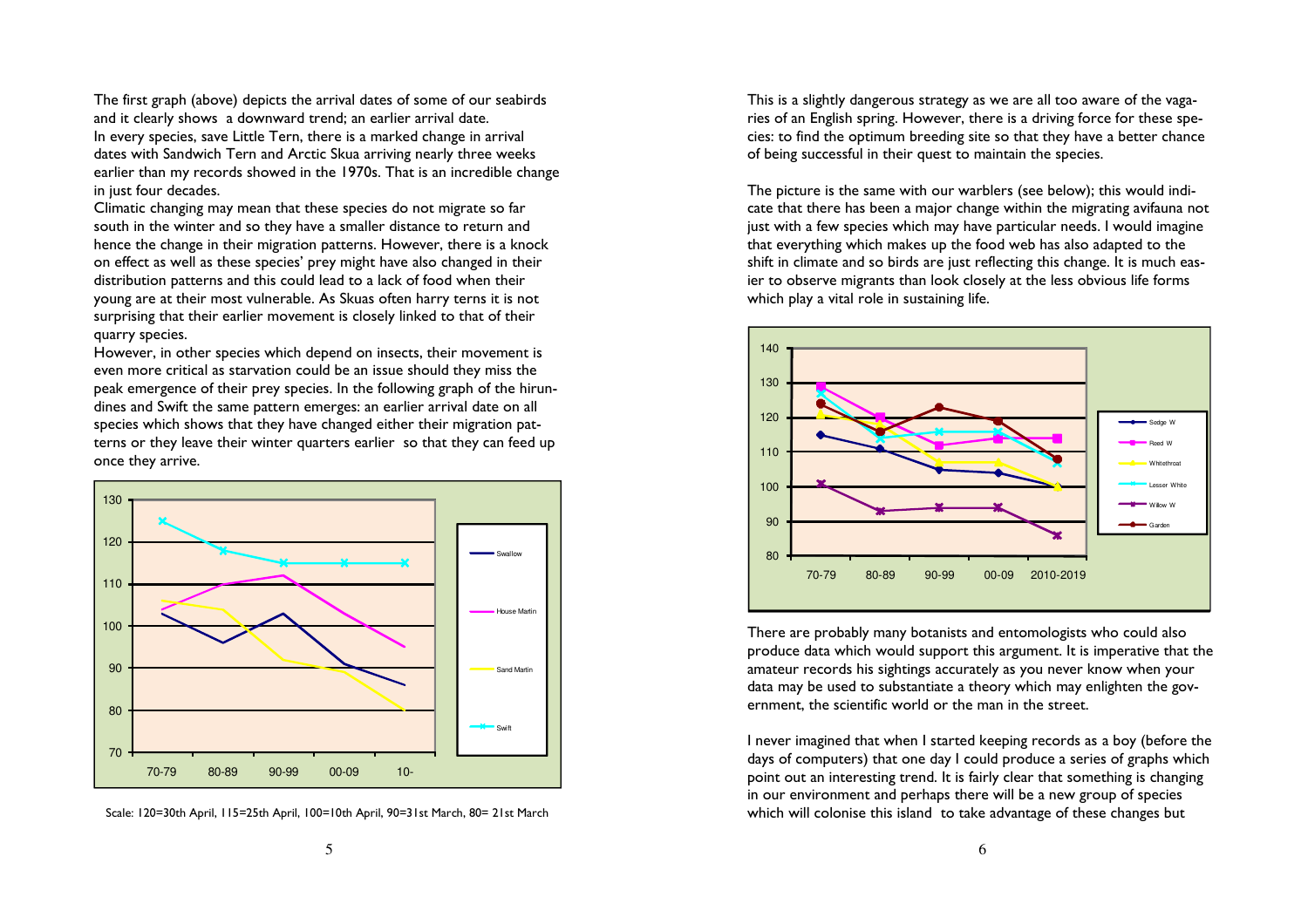the record of European species making the big jump across the Channel has not been as successful as predicted in the 1970's but who knows, the next few decades could see major changes. Keep your pens and paper ready to make notes of when this happens. One day it may have some historic significance.

#### Editors Comment

 I'm sure most people, including non-birders, are aware of the increase of visiting and subsequently breeding Little Egrets over the same period as Richard's observations. Cattle Egrets followed some decades later although seem to have 'stalled' a little. Great White Egrets are being seen much more commonly and I'm sure it won't be long before they breed (assuming they haven't already!!). This year has seen Little Bittern and Purple Heron breeding in southern England and a colony of Spoonbills establishing itself in Norfolk..

On a non-avian note Wall Brown butterflies, whose fortunes have fluctuated drastically over the same period, seem to have preferred the last couple of cold winters and drier summers with larger colonies and a slight northward expansion. Silver-spotted Skipper is reacting even faster with substantial new colonies springing up and less dependence on the very specific habitat requirements needed in previous years.

I'm sure that many of us will see substantial changes in the next couple of decades and maybe a grandchild of a current SDOS member will be able to produce similar graphs to Richard's in a future newsletter, featuring a whole range of species, some new and some probably lost forever.

## A few notes on spring skua 'jizz'& flight. by Dave Smith

The following are just some of my own impressions of skuas passing Worthing in the spring months, and concentrates on the shape and flight patterns of the more distant birds rather than their plumage detail. Often due to poor light, difficult weather conditions, distance etc. plumage detail is impossible to ascertain, so 'jizz' and flight have to be relied on for identification. Our regular spring skuas are (from the largest to the smallest) Great Skua (or Bonxie), Pomarine Skua and Arctic Skuas with Long-tailed Skua almost mythically rare. It may be useful to mention here that Great and Pomarine Skuas are closely related and are monotypic (both have

evolved from a single common ancestor), whereas Arctic and Long-tailed Skuas are also monotypic but have evolved from a different common ancestor. This makes e.g. Pomarine and Arctic Skua no close relative although they can look superficially similar.

Great Skua (or 'Bonxie') – Large, compact, exudes power & a 'brute of a bird!' Distant (and close) individuals resemble a large dark, deepchested, heavy-bellied gull with a wide wing-base, whilst wings at times do not seem over long - but this is down to the sheer bulk of the bird. Flight is always powerful & wingbeats often look distinctly 'stiff'. Always appears short-tailed. Adults have twin pointed short tail projections but this is very difficult to see in the field – I've only seen this feature well on a dead bird. At distance large gulls, compared to Bonxie are more 'rakish', less compact, slimmer-bellied, and show a much lazier flight. Capable of rapid acceleration (as are all skuas), especially when it's homing in on a likely target. Tends to parasitise larger seabirds than the other skuas e.g. large gulls and even Gannet. On one occasion, off Norfolk I saw one attack an incoming flock of Bewick's Swans!

When landing on the sea habitually raises its wings once before settling.

### Pomarine Skua

A close adult Pomarine Skua is unmistakable, with a unique 'jizz' and should not cause confusion with any other skua species. However problems can manifest themselves with distant birds, especially if distance is great enough not to be able to see the prominent and usually long twofeather central tail extension (or 'spoons'). Pomarine is smaller than 'Bonxie' but is still a large and powerful skua, often appearing 'barrelchested' with an attenuated 'rear end', the latter produced principally by the tail length. Wingbeats are slow, methodical and the most gull-like of the skuas. You can see the identification pitfalls here as not only must Bonxie and Arctic Skua be eliminated, but also large gulls! Some (usually single) skuas in these circumstances will pass unidentified and it can be difficult to split a 'Pomarine' from a large, purposeful Arctic Skua at range. Pomarine Skua can travel in quite large packs (my largest to date is twenty-six) and a group of these at distance are easier to identify than single birds. A pack, even at range, with their rhythmic thud-thud-thud' wingbeats look sinister, and remind me of something evil pouring out of Mordor in Tolkien's "Lord of the Rings". Occasionally a distant bird, perhaps just out into the mist, can look like an unidentifiable species with long legs! Less agile than Arctic Skua when targeting other seabirds, it is more likely to mob large gulls rather than the smaller gulls or terns.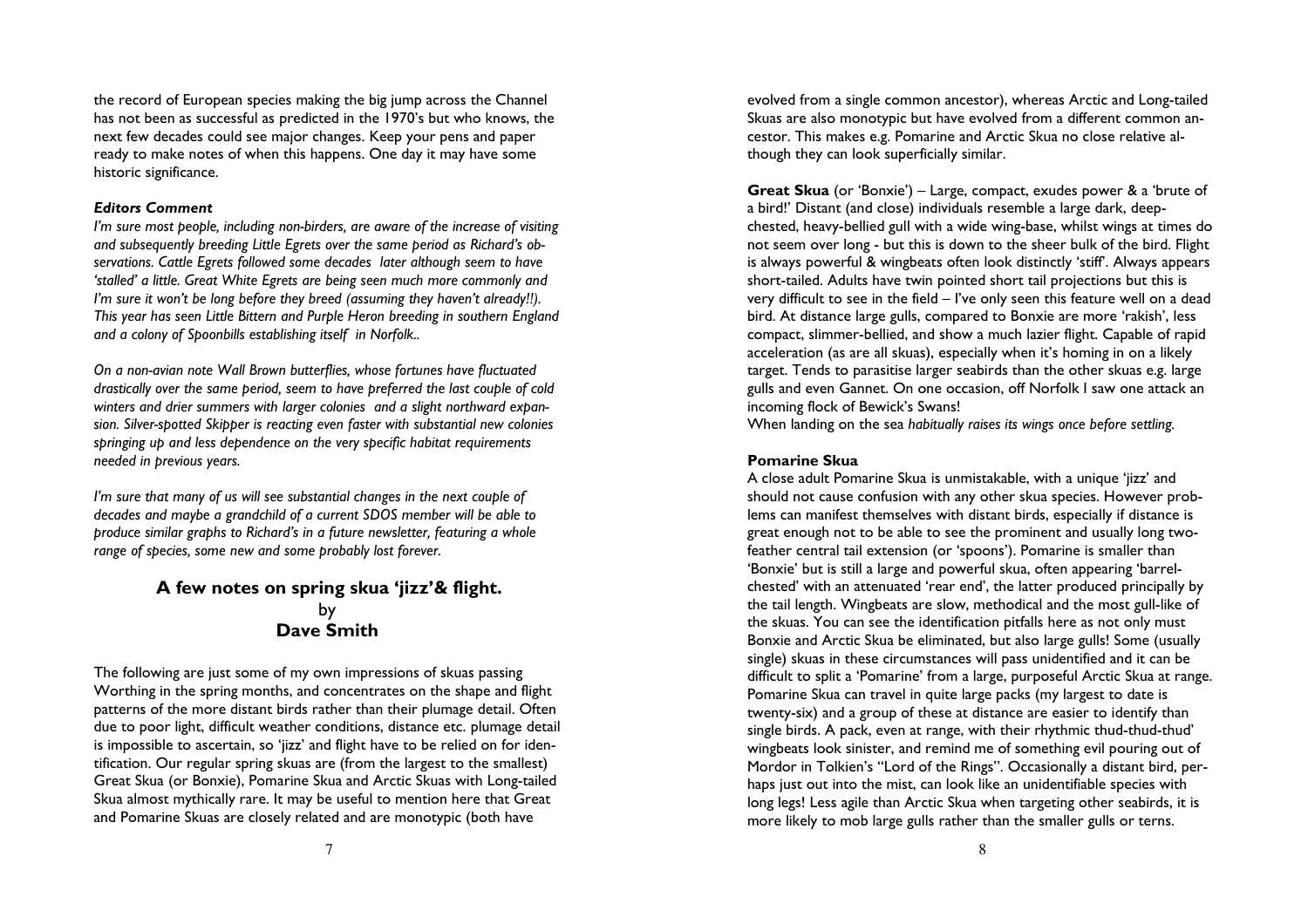However, most Pomarine Skuas on passage just pass through and harassment of prey species is seldom observed.

### Arctic Skua

 Appreciably smaller than Herring Gull although there is some size variation between individuals. Pale-morph birds often look larger and heavier than dark morph but I must emphasise, not always. Slimmer than Pomarine, Arctic appears less powerful in flight than both 'Bonxie' and 'Pom' and usually its flight appears more buoyant, especially in strong winds (when it is inclined to shear).

 My impression of it's head and body is of a 'long pear-shape' similar to that of Sandwich Tern, with rear end not as attenuated as Pomarine Skua. Adult Arctic Skua, as 'Pomarine' possesses a twin-feather central tail extension (or 'pins') which can be difficult to see on relatively close birds let alone the more distant. This is the skua we see mobbing other seabirds most frequently, usually small to medium sized gulls and terns. It is noticeably agile on these occasions and follows every twist & turn of its target.

 An exception was on one occasion off Worthing when four Arctic Skuas 'ganged up' on a (probably sick) Herring Gull and despatched it. Usually passes singly or in small groups (the most I've seen in one flock is seven).

## Long-tailed Skua

 I'll only make brief mention of this one as it is a county rarity and jizz & flight details are of little value on their own, as you will most likely need to provide at least some plumage detail for a Records Committee acceptance. The smallest of the skuas and around the size of Kittiwake, long & slim, and with the most buoyant flight of the four species. A close fly-past is essential – those long, trembling whip-like pins can become invisible at any distance. The major pitfall is a small Arctic Skua with long tail pins, and some 'Arctics' possess remarkably long pins! If it's a dark-morph, it will be an 'Arctic' – there is still much speculation as to whether a darkmorph Long-tailed even exists.

Finally, many thanks to Clive Hope for his helpful comments.

**Editor's Comment** For those unfamiliar with the word, 'jizz' is a term used by birders to describe the overall impression or appearance of a bird garnered such features as shape, posture, flying style or other habitual movements, size and colouration combined with voice, habitat and location.

Thought to be derived from a US military term **G.I.S.S** — General Impression<br>of Size and Shape - although, the origin will probably remain a mystery of Size and Shape - although the origin will probably remain a mystery.

> Birding in the Baltic (part 11) by Russ Tofts

And so to Latvia...

We set of from Tartu early on a grey wet day which promised little, and delivered less.... well almost. The drive to the Latvian border was uneventful so to liven things up we decided to get lost and wound up driving through lots of damp uninteresting Latvian countryside. Light relief arrived in the shape of a chain ferry across a river. Whilst waiting, a Black Woodpecker flew over which cheered us up no end. Eventually we relocated the road to Riga and pressed onwards the Latvian capital. A fine Goshawk, soaring over the main road, was a nice addition to the list although sadly there was no opportunity to pull over and enjoy it. We arrived at an area on the north coast where we stopped for a short walk; pristine sandy beaches with not a soul for miles - not surprising as it was bright but cold. Some sea-duck offshore were typical, and two nice continental Willow Tit were seen. A brief look at the vast Lake Engure produced several Little Gull and a couple of Honey Buzzard.

We checked in to our hotel for the next two nights, a converted hunting lodge, now part museum, part hotel. The hotel grounds held a pair of nesting White Storks, a couple of Common Crane in nearby fields, singing Icterine Warblers and several noisy pairs of Fieldfare. The next morning saw us up early for a rendezvous with our guide for the day, Janis Kuze, who spoke excellent English and was a fount of knowledge of all things (naturally) Latvian. He then proceeded to show us around his 'home patch' - the Kemeri National Park. Our first stop saw us hiking through a heavily wooded area producing Grey-headed and White-backed Woodpeckers plus lots of signs of European Wolf and Beaver although no sightings of the animals themselves. Elsewhere, Janis gave us access to an area near the reserve headquarters which would have been impossible without him, providing great views of a large reed-fringed lake. A well constructed tower hide overlooking Dunduru Meadows yielded Lesser Spotted Eagle and a herd of Konick ponies, descendants of wild horses,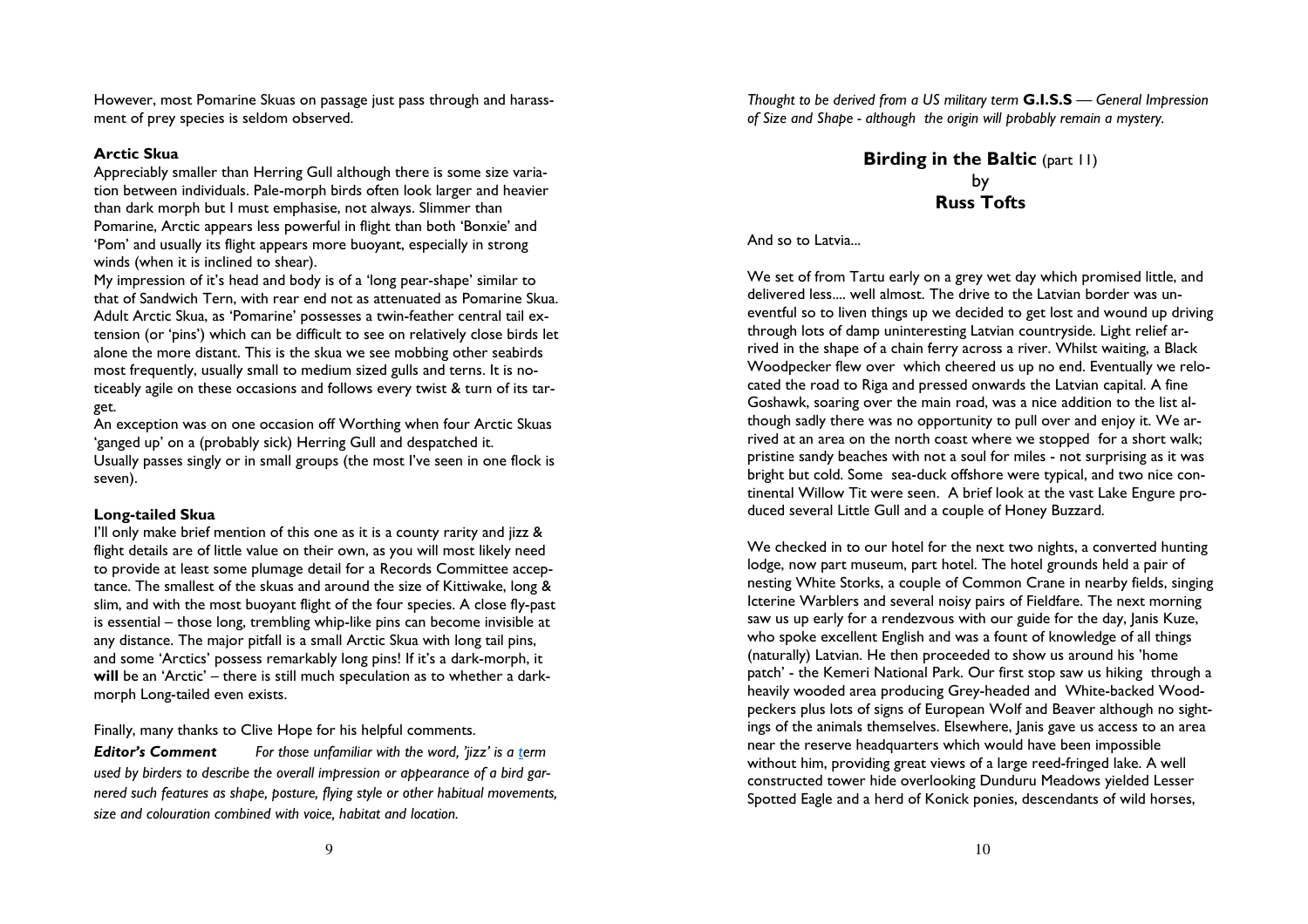introduced to the area by the Latvian WWF.

Another night at the hunting lodge, where they never quite understood our relationship with alcohol, was followed by a long drive to Cape Kolka in the north-west of the country. Not too many years ago this area would have been inaccessible to foreign tourists especially those with telescopes and big lenses; thankfully the departure of Soviet military personnel means that birding here at one of the very best migration watch points in Europe is now a possibility.

On arrival the immediate coastline was fog-bound and this produced many raptors (Common Buzzard, Honey Buzzard, Black Kite, Marsh Harrier, Peregrine, Hobby and Sparrowhawk) all struggling to orientate themselves ready for the crossing to Estonia. A large party of Common Cranes were trumpeting away, also confused by the fog. Periodically, large grey shapes would emerge from the mist, call some more, then dissolve back into it. At the very tip of Cape Kolka a Black Woodpecker swooped around the last patch of cover before also deciding that the time was not right to continue its northward journey. The weather cleared and offshore, the by-now ubiquitous 'Arctic migration' species were much in evidence, although typically more distant than at other sites; some nice Goosander and our only Scaup of the trip rounded off the day's birding.

Sadly the next day turned out to be a damp squib—literally. The first hour or two of daylight demonstrated the potential of this site with thousands of migrating finches, mostly Siskin, but good numbers of Common Crossbill and Hawfinch A single Golden Oriole and a Hobby rocketing north were the last birds before rain set in; we packed and left for our final night in Latvia back at the hunting lodge.

Next day we headed off to the airport, where a very dirty Skoda was returned to the hire-car company; Tony and I expected to be flying home alone with Bernie and Shena doing 'hard time' for the state of the car !! Unlike the outbound flight the return was thankfully 'stag and hen less' and in no time we were back at Stansted where our adventure began.

And so ended our brief sojourn to the Baltic States; a successful trip with 190 species including many sought after East European specialities, good food, good company and, thankfully, no hitches.

### NEWS FROM OUR GARDENS by Val Bentley

#### January- March 2010

The cold weather in the first couple of months of 2010 drove many birds to the south of the Downs, where it was marginally warmer, and into gardens. Redwings were recorded in 24 of the 32 gardens, mainly in January, with the largest numbers seen by Hazel Jackson (24) and the Sandisons (40) who watched them stripping their berberis bushes. Fieldfares were not quite so widespread, turning up in 18 gardens. Fifteen were seen by Brianne Reeve at the end of February, and 30 were recorded by Sheila Marshall. Audrey Wisdom noted a mixed flock of 30/40 on 10<sup>th</sup> January, feeding on remaining hawthorn berries.

Wintering Blackcaps were regular visitors to 18 gardens, mainly single birds, though the Maskells had three in mid-January. Reed Buntings were seen by five of our recorders; Reg Bradbury had a pair on 26<sup>th</sup> February, Clive Hope three in mid-January, and five were seen by Sheila during March. Brianne enjoyed views of a large mixed flock of finches from  $7<sup>th</sup>$ -13<sup>th</sup> January. Up to 200 were flying in and out of her trees from a neighbouring field, the flock consisting mainly of Chaffinches and Linnets but with some Redpolls, Greenfinches and a single Brambling. Three Bramblings were reported by John Cooper at Steyning in early March, and a Coot visited him a few times at the end of February and into March, venturing in from an adjacent mill pond.

A Little Owl noted by Stanley Allen at the beginning of January is an excellent garden record.

#### April-June 2010

 There were good numbers of Greenfinches in Stanley's garden, with a maximum of 14 on 2<sup>nd</sup> May. Noranne Biddulph noted nests of Blackbird, Dunnock and Blue Tit and had several different migrants passing through, such as Blackcaps, Chiffchaffs and Willow Warblers. Laurie Keen also ticked off Whitethroat and had her first spring record of Redstart for many years. A Garden Warbler was seen in the Maskells' garden at the end of April. Great Spotted Woodpeckers were recorded in six gardens, including a pair with a youngster seen by Geoff Nicholls in Steyning, but Green Woodpeckers turned up in only three.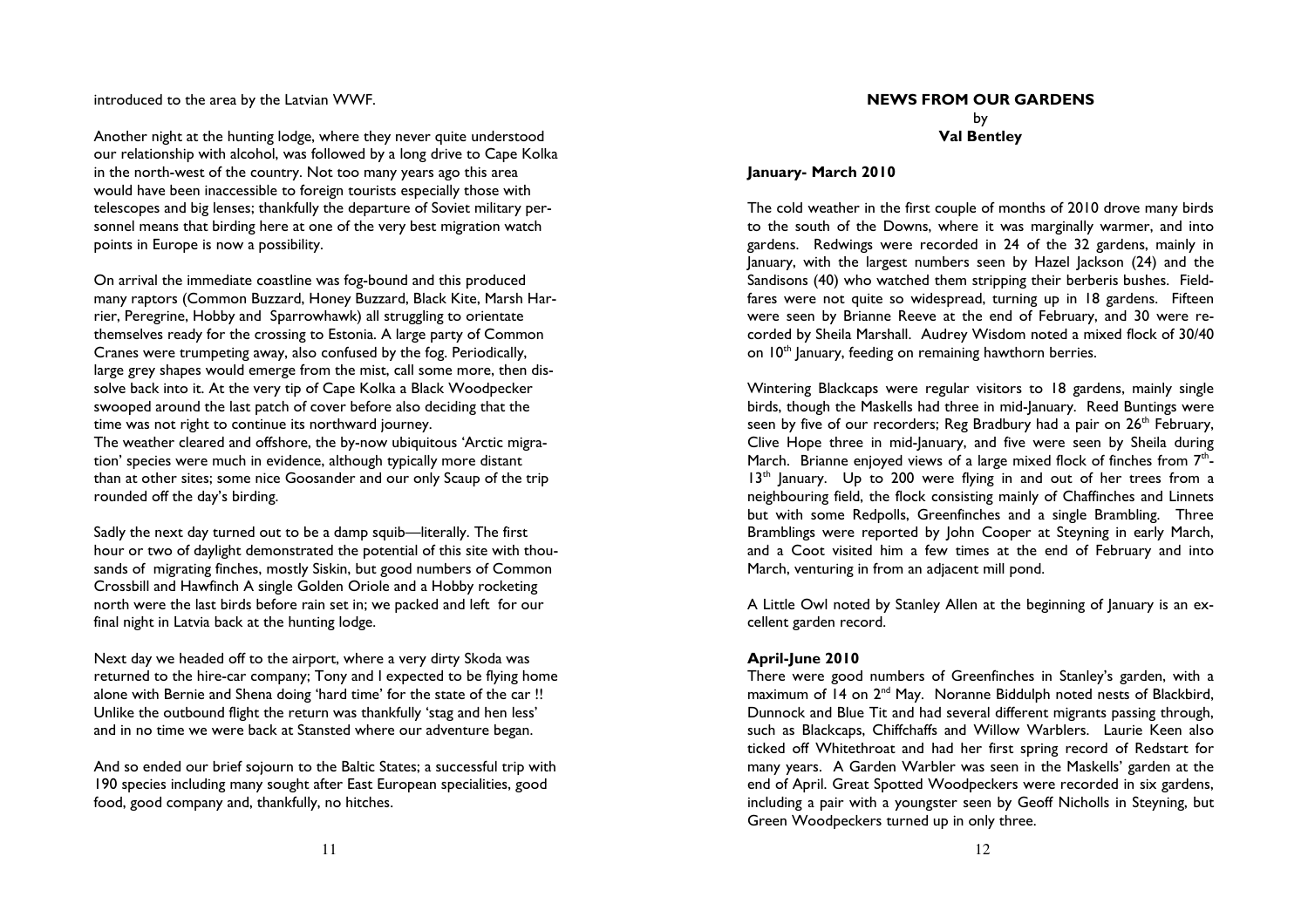John Ford reported that Great Tits were nesting in a woodpecker box – he provides a range of food sources, not only a standard bird table, but niger seeds which are mainly taken by Goldfinches, black sunflower seeds enjoyed by finches and Dunnocks, and ground food in a mesh cage, which is popular with most small species and Blackbirds. Martin & Pauline Ford were able to watch the progress of a family of Blue Tits on a nestcam – ten eggs laid, six young successfully fledged, and had a pair of Robins doing what Robins are meant to do i.e. nesting in a watering can! Laurie was puzzled and slightly worried by a pair of Blue Tits who took bread to their nestlings at least 19 times then suddenly stopped doing this. A couple of Reed Buntings regularly visited Sheila's garden in Rustington until mid-May, but sadly one was found dead in June, caught in a feeder. Sparrowhawks were seen by three participants, including the Maskells, who saw a male in early May and a female later in the month.

Of the less common residents, Coal Tits were seen by the Maskells, the Patersons and the Sandisons, and Goldcrests by the Maskells, Marion Taylor and Rae Titcomb. As Starling youngsters started to get about, larger groups were seen by Audrey Wisdom and Roy Westwater (both with 22), John Ford and the Ticklers (30+), and Phil Jemmett (34). While Song Thrushes were recorded in all but three of the gardens during January-March, in this period they were only seen in eight gardens, and only single birds on all but one form.

Two more unusual observations from this quarter were two Red-legged Partridge which provided a Good Friday garden tick for David Tomalin and a Crow which was seen carrying off a wriggling frog at the Ticklers.

## HENFIELD BIRDWATCH

will be unveiling their third book (Henfield Birdwatch 2010)at the Henfield Village Hall at 7:30 p.m. on Friday 26th November. Stephen Moss (BBC wildlife programme producer) will be presenting a talk on Bird Names, and SDOS members are welcome to join us. Entrance in £3 and the book will be priced at £7.50

## Field Outings Reports by Noranne Biddulph

## Goring Seawatch on Sunday 25th April

The annual society sea-watch was held opposite Alinora Avenue in Goring. John Newnham was joined by 12 people at 0800hrs. After a glorious previous day with a good sea passage this morning was very dull, damp, and misty with a soft south west wind. The session started very quietly with very few birds passing, indeed by 0945 there were only four of us left sitting in the shelter. Suddenly my mobile phone was heard above the noise of the jet-skies and Dave Smith, who was watching at Selsey Bill, informed us of a good collection of skuas and terns following the bad weather and heading our way. Indeed as the mist and cloud started to lift the passage of birds did improve but only two Arctic Skuas and not one tern were seen by us; the others presumably passing by in the mist and gloom. The following table lists (from the log) the species and numbers recorded between 0800 and 1100 when we called it a day.

Westbound and Eastbound **RED-THROATED DIVER I** SLAVONIAN GREBE 1 offshore FULMAR 23 GANNET 27 CORMORANT 6 BRENT GOOSE III SHELDUCK 2 RINGED PLOVER 1on beach SANDERLING 8 WHIMBREL 51 CURLEW I ARCTIC SKUA 2 MEDITERRANEAN GULL 6 BLACK-HEADED GULL 27 COMMON GULL 2 **GREAT BLACK-BACKED GULL 3** COMMIC TERN 280 LITTLE TERN 1 SWALLOW 8 heading north

**BLACK-THROATED DIVER 2**  COMMON SCOTER 423 RED-BREASTED MERGANSER 12 **SANDWICH TERN 455** WHEATEAR I on beach

To the above Herring Gull and Carrion Crow can be added giving a total of 26 species noted. The highlights, clearly the summer plumage grebe sitting offshore, the lines of Brent Geese and the pair of Skuas, one light and one dark phased bird. If the fixture remains on the SDOS calendar then some consideration should be given to the venue as the shingle beach is bulldozed so high at Alinora Avenue that the view of the sea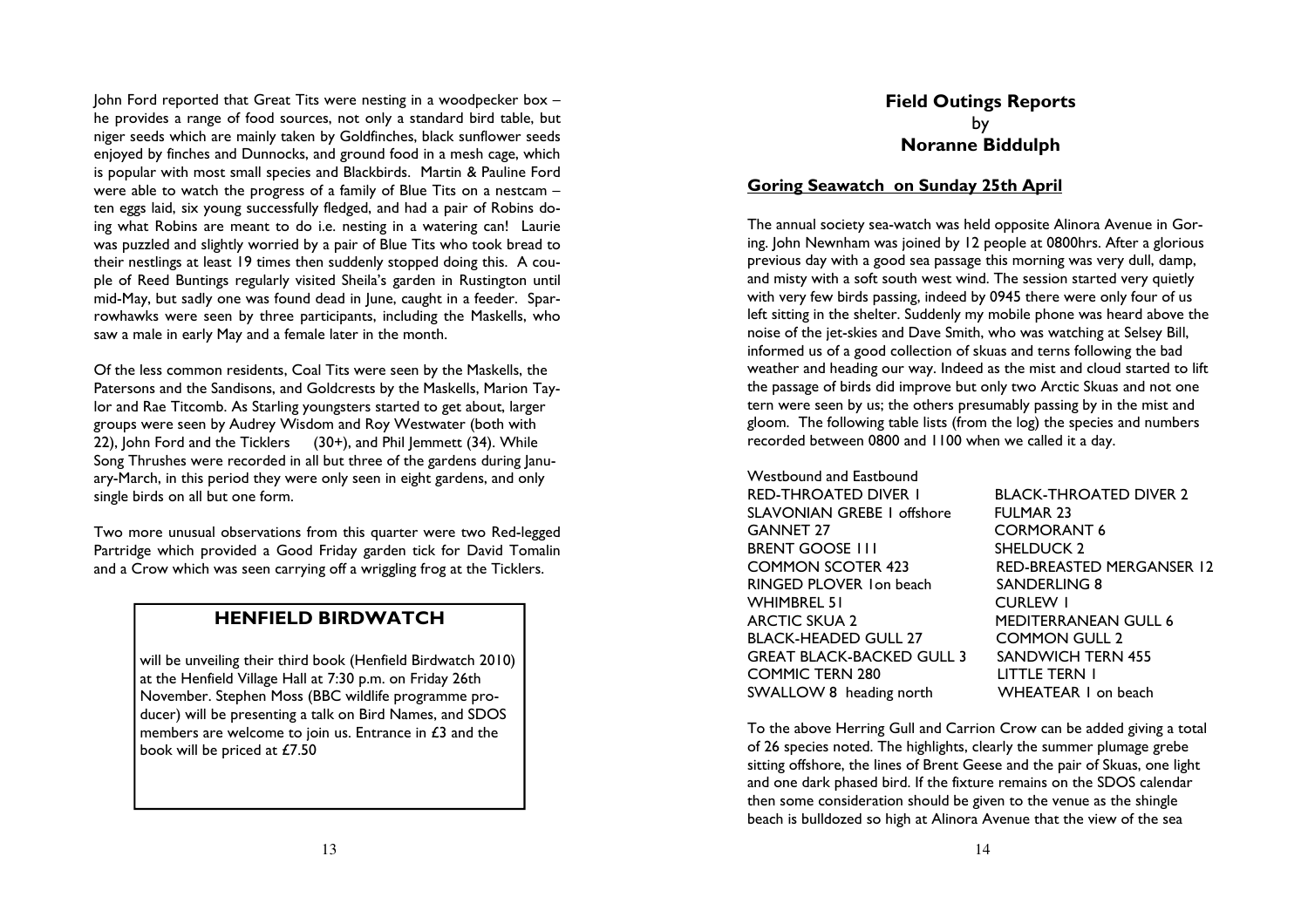from the shelter is seriously obscured; not a problem if the weather is sufficiently good to sit on the beach but I don't think our outings organiser has sufficient ethereal connections to guarantee this.

## Woods Mill – Nightingale Walk on Wednesday  $5<sup>th</sup>$  May

Val Bentley greeted 28 SDOS members who had ventured north to the parish of Henfield in the car park at 8 o'clock. While everyone was disappointed to learn that there were no Barn Owls nesting there this year, there had been several Nightingales heard in the area in the previous 10 days, so the group set off expectantly round the Reserve, aiming for the meadow at the eastern end. On the way we saw and heard many of the resident species and summer migrants such as Blackcap and Willow Warbler, the latter generally absent from the rest of the Henfield Birdwatch recording area. Another declining species for Sussex, a Cuckoo, called, and Song Thrushes were still singing loudly as darkness began to fall, as though trying to rival the bird we had really come to hear. But as most other birds fell silent, and the group's chat reduced to whispers, first one Nightingale began to sing, short snatches at first, then another started and then another, until we were listening to three different males singing beautifully in the surrounding hedgerows.

## Pulborough RSPB – Dawn Chorus on Sunday 9th May

Seven members met Brianne Reeve at 5.30am at the Reserve car park. It was cold and overcast but even in the car park Blackcap and Chaffinch were singing well and a lot more could be heard further afield. Walking round the Centre we had both House Sparrows and a Whitethroat in the closest bushes and then the Whitethroat posed, singing, on a bare branch giving everyone good views. A few Linnets flew across as we moved down the zig-zag path, a male was seen as it landed in a small tree and a Greenfinch wheezed nearer to us. We were just listening carefully to the song of a Garden Warbler, when the drumming of the Lesser Spotted Woodpecker was heard coming from beyond the car park. We retraced our steps and standing in the car park we heard the tantalising drumming of the Lesser Spotted echoed by the shorter drumming of the Great Spotted Woodpecker coming from the area known as the tumuli. We hurried there, only to find after a very little time that the Lesser started to drum back at the car park with the Great Spot in hot pursuit (or so it seemed)! The drumming was virtually continuous for almost an

hour. We had occasional glimpses of the Lesser Spotted and heard a second one on the opposite side of the Reserve far off to the right. Woodlark was also heard at this point though at some distance away. As we returned to the car park a Goldcrest was heard and a Jay seen. On the way towards Netleys Hide, we added Cuckoo, a Grey Heron, two Nuthatches and the first of four Nightingales before reaching the 'dipping' pond. It was pleasing to watch a group of Swallows feeding very low over the field as we made our way between the hedges and then in the next field a large number of House Martins were feeding in a frenzy in the far corner.

 At Little Hanger, where the north-east wind was intensely cold, we recorded four Little Egrets feeding amongst Mute Swans and Canada Geese. A pair each of Mallard and Gadwall was on the water with a group of Shelduck. Suddenly a Nightingale started singing a few yards below us and we all had telescope views of it at the top of a bush. This bush seemed to be a popular one as we had Dunnock, Whitethroat and Chiffchaff in it before we moved on to the picnic area above Netleys. Here we were treated to close views of another Garden Warbler and heard Willow Warbler. Then we heard and saw the bird which is undecided what it is: it sings Willow/Chiff and as it has pale legs it is probably more inclined to being a Willow Warbler. There seem to be more records of this slightly strange phenomenon but it certainly is interesting to see the bird singing the two songs. As we started back to the Centre, a group of Swifts and a few Swallows passed overhead.

 When we got back to the car park we heard the Lesser Spotted Woodpecker drumming again and had brief views of it in the large Oak tree. It had been an extraordinary morning, none of us had ever heard quite such an astonishing amount of drumming going on for such a long time, perhaps it was enhanced by the fact that our performance had not been interrupted by anything other than birdsong which is why we make such an early start to hear a dawn chorus. The final tally was 48 species. Once again a very satisfying outing in goodly company!

## Anchor Bottom on Friday 28<sup>th</sup> May

This evening outing led by Chris Wright on Friday 28<sup>th</sup> May was attended by 18 hardy souls who set off against a strong south-westerly wind but at least the sun was shining. A Skylark sang above us as we traversed the top of Anchor Bottom and we were able to identify some of the down land species which were still trying to make themselves heard against the wind. Yellowhammer, Meadow Pipit, Chaffinch, Linnet, Whitethroat and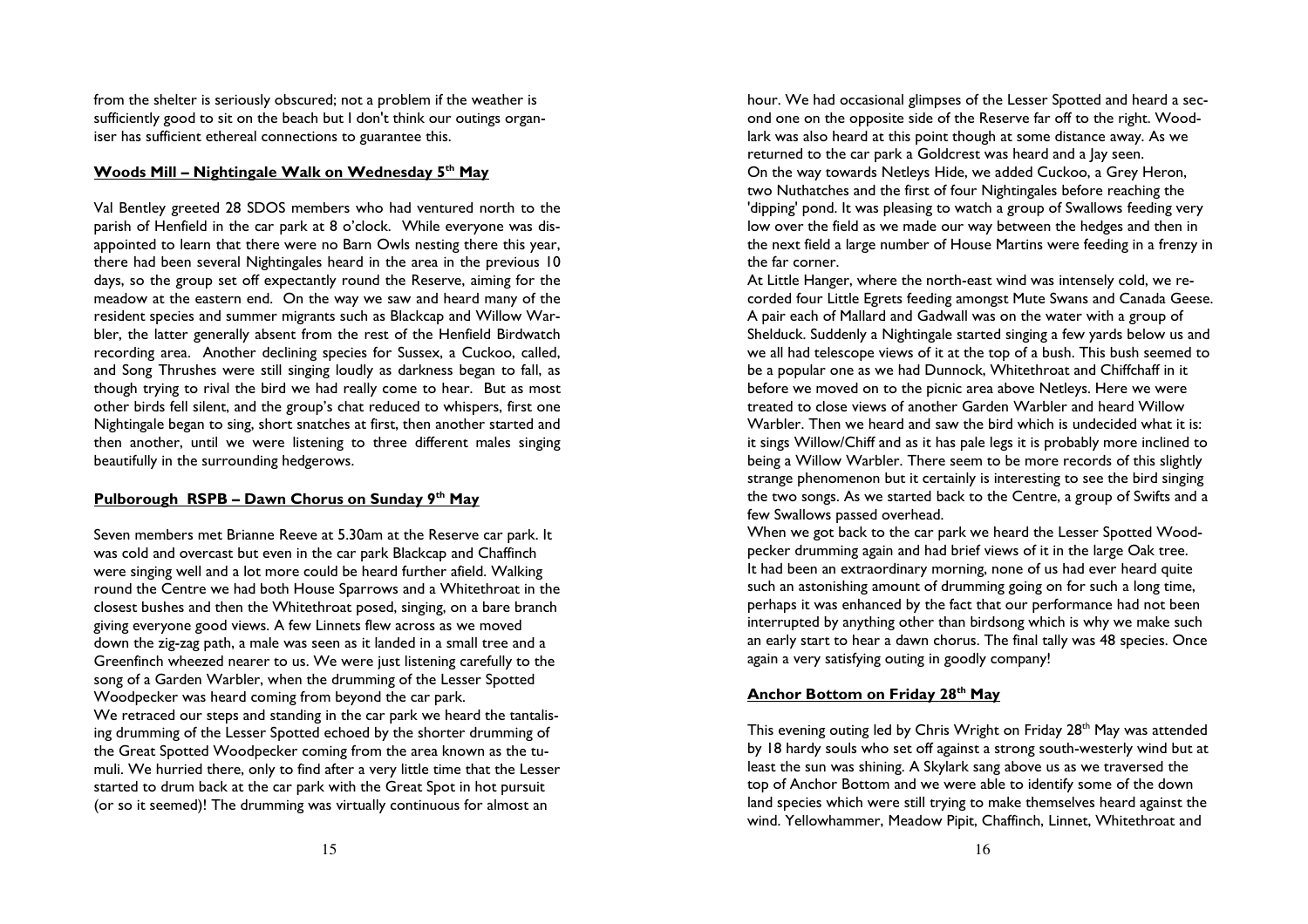Magpie were observed along the bushy scrub. On the more open ground a Meadow Pipit was seen carrying food. A Willow Warbler could be heard singing (after 8pm) but it did not show itself.

 We made our way through the Gorse and scrub to the edge of the Cement Works. En route a pair of Stonechats was spotted on the fence line that runs down to the valley bottom. Our Recorder, Clive Hope, commented that this species has not been seen in many places this year and may well have suffered as a result of our long, harsh winter. As we moved on a Cuckoo was heard a couple of times and a Grey Partridge call was picked up. Our evening was completed by 'scoping the Cement Works vast working site where this year's brood of three Ravens were seeking a roosting perch for the night. One of them even went on to the original nest for a rest whilst the other two young and one adult found footholds on the cliffs nearby. This year is the first time that the young have occasionally returned to the nest after fledging, this behaviour has certainly not been seen in the nine years in which these birds have been monitored at this site.

 It was pleasing to note that Peregrines are still present and a male bird provided good views silhouetted on the top side of the chimney. With a following wind we all returned safely to the car park. The intention is to make this a morning outing in the future as there is so much more to be seen during the day. Thanks to all those who attended and especially those who transported the telescopes and shared them with other members

#### Wiggonholt Common - for Nightjars on Friday 18th June

By the time nine members met Chris Wright in the RSPB car park at Pulborough at 8pm, the day that had started well had become definitely overcast and tending towards an uncomfortable drizzle. When the roll call was taken (a very necessary procedure on this particular outing as people tend to get lost and one did!) the rain was beginning in earnest. We hurried for the cover of the trees to the south of the car park and stood looking out over the bowl area. It was eerily silent apart from the distant song of a Blackbird.

 We decided to walk round the newly cleared area of the Reserve, past the Tumuli and out to the Triangle. A few Crows were seen and Blackbirds, Robins and a single Chaffinch were heard but not seen.

 By now it was just after 9pm and suddenly there was a distinct, close call of a Goldcrest – or was it – there was no flourish at the end! It was decided this was most likely a Goldcrest.

We made our way up to the area where Nightjars have been seen most frequently, though the noise of the rain on the trees was not encouraging. Determined and ever hopeful we did a long circuit but only found the magnificent highland cattle to admire as they watched this group of humans apparently enjoying a walk in heavy rain and most gloomy conditions. It was at this point it was realised that one of the party was missing – thank goodness for mobile phones!

 We waited until the light had completely faded and all the Robins had stopped their doleful night-time song, still no churr or any hint of an Owl or Woodcock but suddenly the best sighting of the evening, a Glowworm, living up to its name perfectly, shining its strong, tiny light out from under some dead leaves.

 It is hoped that all those new members who had attended their first outing and seen so few birds will not be too discouraged and will give us a further chance to prove ourselves. All of them were very interested to have seen parts of the Reserve they had not realised existed and we certainly had some points of bird behaviour discussed which might not have happened had there been more birds to see.

#### Cocking Down on Saturday 17<sup>th</sup> July

Bernie Forbes met six members in the car park at Cocking Down for the outing around Bepton and Venus Woods. The weather a little blustery with warming sunshine made it a very enjoyable stroll. Although most of the bird song had ceased for the breeding season we found plenty to keep the group entertained with many rather distant raptor sightings of Common Buzzard, Red Kite and Peregrine.

 In the woods we found Firecrest and many parties of Coal Tits. One foraging party of tits had a couple of Siskin with them. The faint contact calls of Bullfinch were heard during the walk with at least 4 pairs calling unfortunately none were seen. Lunch was taken in a forest clearing and to the south; Common Buzzard, Red Kite and Hobby were glimpsed. The chip, chip calls of Crossbill was also heard. It was a day for butterfly watching, along the rides and clearings we found many Silver Washed Fritillaries, with sometimes six together busily flying up and down plus Green veined White and Ringlets. The most exciting find was a female Purple Emperor which settled in a tree low down and we were able to watch it for over 5 minutes before it bounded off. This was my first sighting of this species of butterfly in this woodland making the walk very worthwhile. On the way back down we heard Nuthatch and saw Treecreeper and a

mewing Common Buzzard right overhead. We noted Yellowhammer still